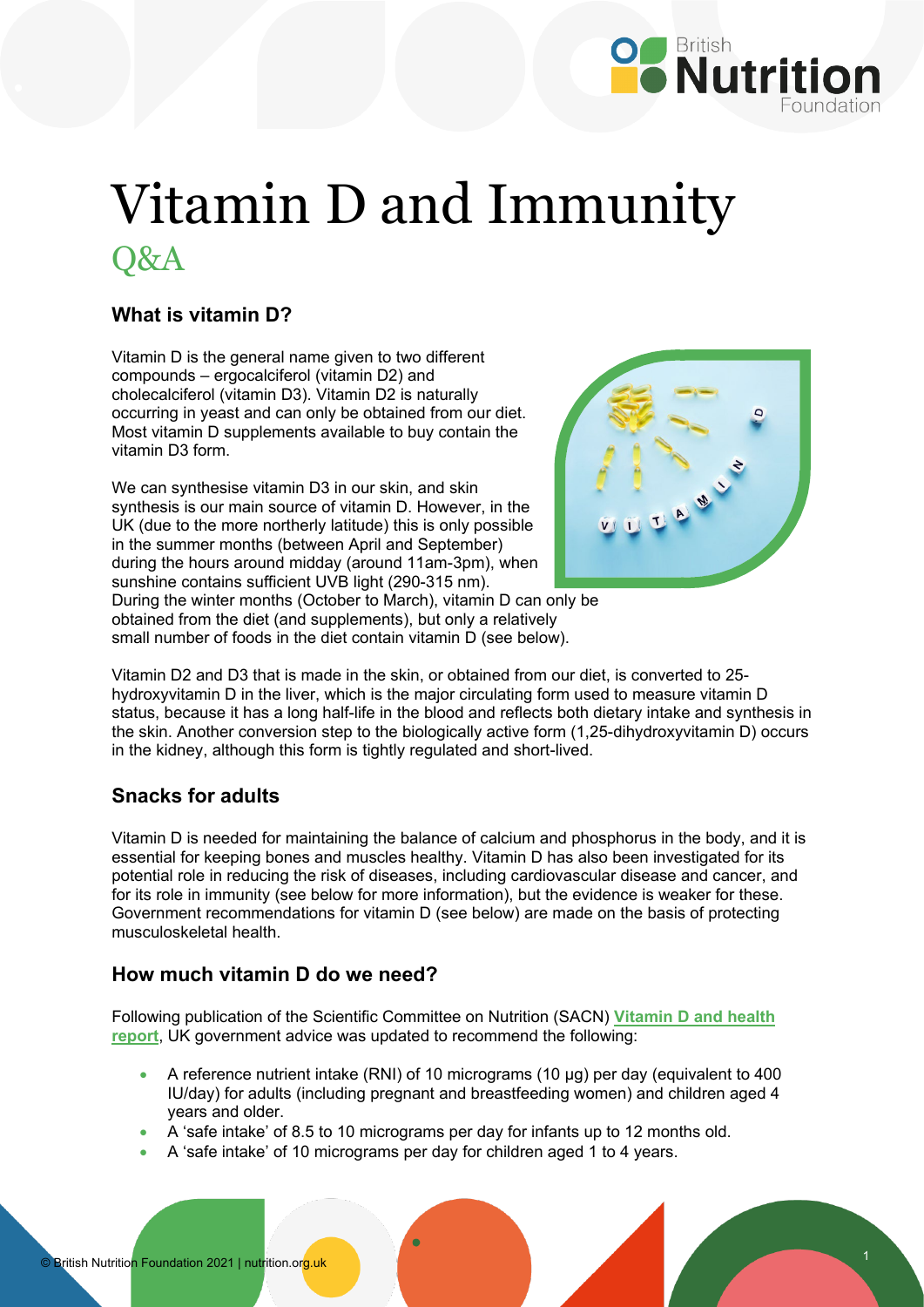

#### **What are the main dietary sources of vitamin D?**



There are relatively few food sources of vitamin D in the UK diet. These include the vitamin D found naturally in oily fish, egg yolks, and the smaller amount in meat, and foods fortified with vitamin D such as some milks and milk products (and some dairy alternative products), some fat spreads and some breakfast cereals (check the label to be sure). Mushrooms that have been irradiated with UV light can also contain vitamin D and are available from some supermarkets. For younger children, formula milk (fortified by law) and other fortified milk products are a major contributor to vitamin D intakes whereas meat and oily fish make a greater contribution to the intakes of adults. National dietary data indicate that average vitamin D intakes are below the RNI (or safe intake level) for all age groups in the UK population (except for non-breastfed infants aged 4-6 months), as shown in Table 1.

*Table 1: Mean vitamin D intakes in the UK population by age group and sex (including dietary supplements and infant formula).*

| Age           | Mean vitamin D intake (micrograms/day) |                |                  |               |
|---------------|----------------------------------------|----------------|------------------|---------------|
|               | <b>Males</b>                           | <b>Females</b> | <b>Breastfed</b> | Non-breastfed |
| 4-6 months    | ۰                                      |                | 3.5              | 10.0          |
| 7-9 months    |                                        |                | 3.6              | 8.9           |
| 10-11 months  |                                        | $\blacksquare$ | 3.8              | 7.7           |
| 12-18 months  |                                        |                | 2.6              | 3.9           |
| $1.5-3$ years | 2.9                                    |                | $\blacksquare$   |               |
| 4-10 years    | 2.5                                    | 2.8            |                  |               |
| 11-18 years   | 2.5                                    | 4.6            |                  |               |
| 19-64 years   | 4.5                                    | 3.9            |                  |               |
| $65+$ years   | 5.1                                    | 6.2            |                  |               |

*Sources: National Diet and Nutrition Survey (years 7 and 8; 2014/2015 to 2015/2016) and the Diet and Nutrition Survey of Infants and Young Children (DNSIYC, 2011).*

For most of us, our main source of vitamin D is from sun exposure on skin, although as outlined below, many people in the UK have low vitamin D status, which suggests they are not making enough through the action of UVB light on the skin.

#### **What is the difference between vitamin D<sub>2</sub> and D<sub>3</sub>?**

The overall body of evidence available from vitamin D supplementation trials suggests that, while both vitamin D2 and D3 both raise concentrations of 25-hydroxyvitamin D in the blood, vitamin D3 appears to be the more effective form (Tripkovic *et al.* 2012). Vitamin D3 is only found naturally in animal-derived foods, such as oily fish and meat, which are not suitable for those following a vegetarian or vegan diet, and egg yolk. It is also provided by fortified foods such as some breakfast cereals, milk (and milk alternative) products and fat spreads (it is best to check the label). Vitamin D supplements typically contain vitamin D3, which is derived from lanolin (a substance extracted from sheep's wool), and so may not be suitable for vegans. Vitamin D3 supplements suitable for vegans are also available, which are made from lichen.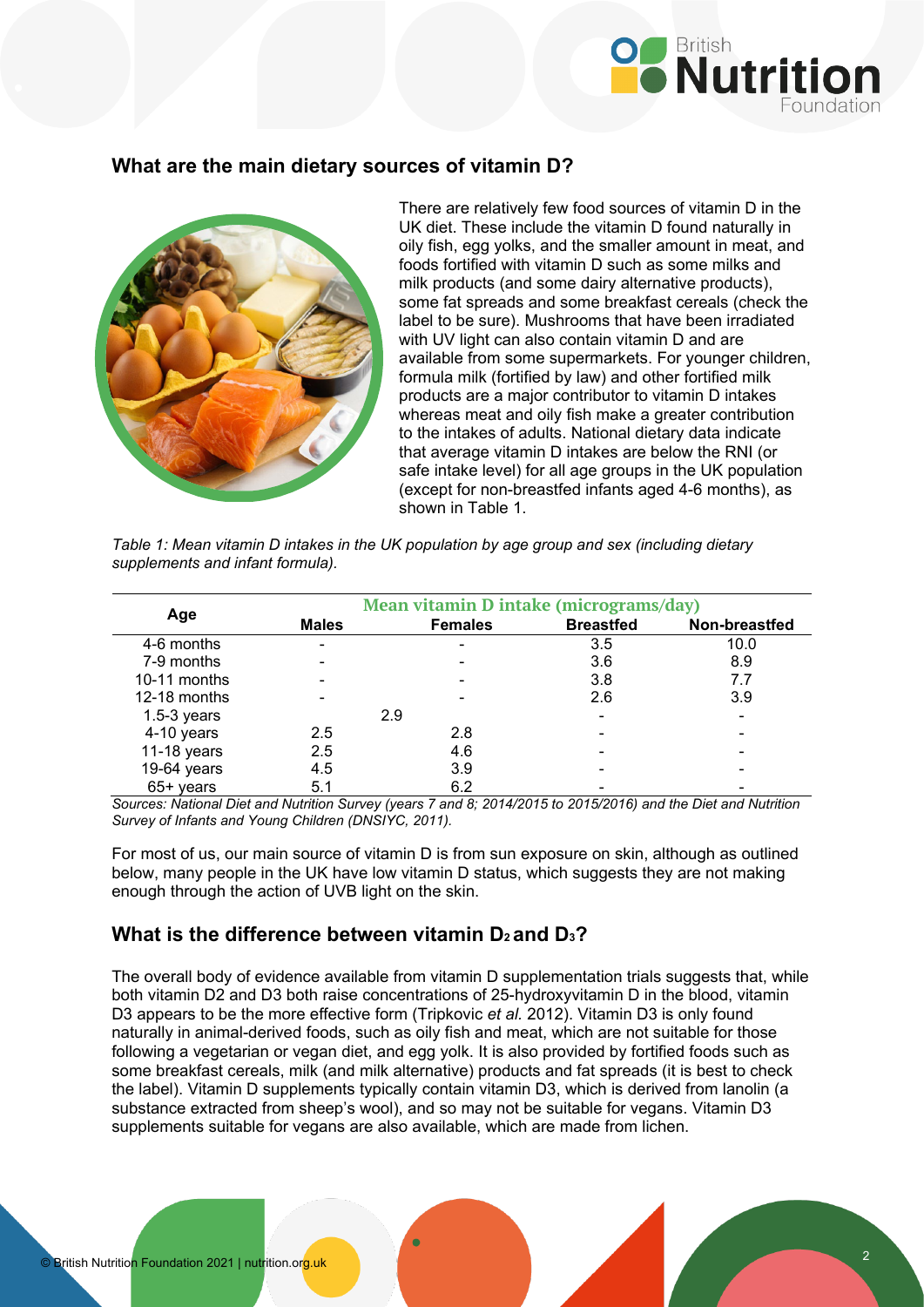

## **What is the government's advice on vitamin D?**

During the autumn and winter months, when vitamin D synthesis in the skin is not possible, it is difficult for people to meet the RNI of 10 micrograms (10 μg) per day, since there are relatively few foods that naturally contain, or that are fortified with, vitamin D. For this reason, Public Health England recommends that people should consider taking a daily supplement containing 10 micrograms of vitamin D throughout the autumn and winter months.

At risk groups, including people who do not often go outdoors, who reside in an institution such as a care home, or those who normally cover most or all of their skin when outdoors, should take a daily 10 microgram vitamin D supplement throughout the year. People with dark skin, including individuals from Black and Minority Ethnic (BAME) groups (e.g. individuals of African, African-Caribbean or South Asian background), should consider taking a vitamin D supplement all year round, as they may not be able to get enough vitamin D from sunlight exposure during spring and summer.

Infants up to 12 months should be given a daily vitamin D supplement containing 8.5 to 10 micrograms, unless they are having more than 500 ml of infant formula per day (this is fortified with vitamin D by law), and children between 1 and 4 years should be given a daily 10 microgram vitamin D supplement throughout the year.

#### **Has government advice on vitamin D changed in response to COVID-19?**

No, government advice on vitamin D has not changed as result of the COVID-19 pandemic. However, because restrictions previously imposed as part of the lockdown may have meant people were not able to get outside as often, Public Health England reissued its advice in April 2020 to remind the public of the need to consider vitamin D supplementation, even during the spring and summer months, if time outdoors is limited.

#### **How common is vitamin D deficiency?**



Almost 1 in 5 UK adults aged 19 to 64 years have a blood 25-hydroxyvitamin D concentration of less than 25 nmol/L, which is the threshold level considered necessary for protecting musculoskeletal health and reducing the risk of osteomalacia (adults) and nutritional rickets (children). One in ten children aged 4 to 10 years, and a quarter of older children aged 11 to 18 years, have a low vitamin D status (<25 nmol/L), and the proportion below the threshold is highest among adolescent girls (39%). Vitamin D deficiency is also common throughout Europe.

It is estimated that approximately 1 in 8 Europeans are vitamin D deficient, according to a higher threshold for 25-hydroxyvitamin D of 30 nmol/L (set by the US Institute of Medicine [IOM]). The use of different thresholds for defining vitamin D 'deficiency' and 'sufficiency' by expert bodies internationally (e.g. the European Food Safety Authority [EFSA], SACN, and IOM), presents a challenge in interpreting the scientific research on the health effects of vitamin D status, although there is general agreement that a 25-hydroxyvitamin D concentration of less than 25-30 nmol/L should be avoided to protect musculoskeletal health.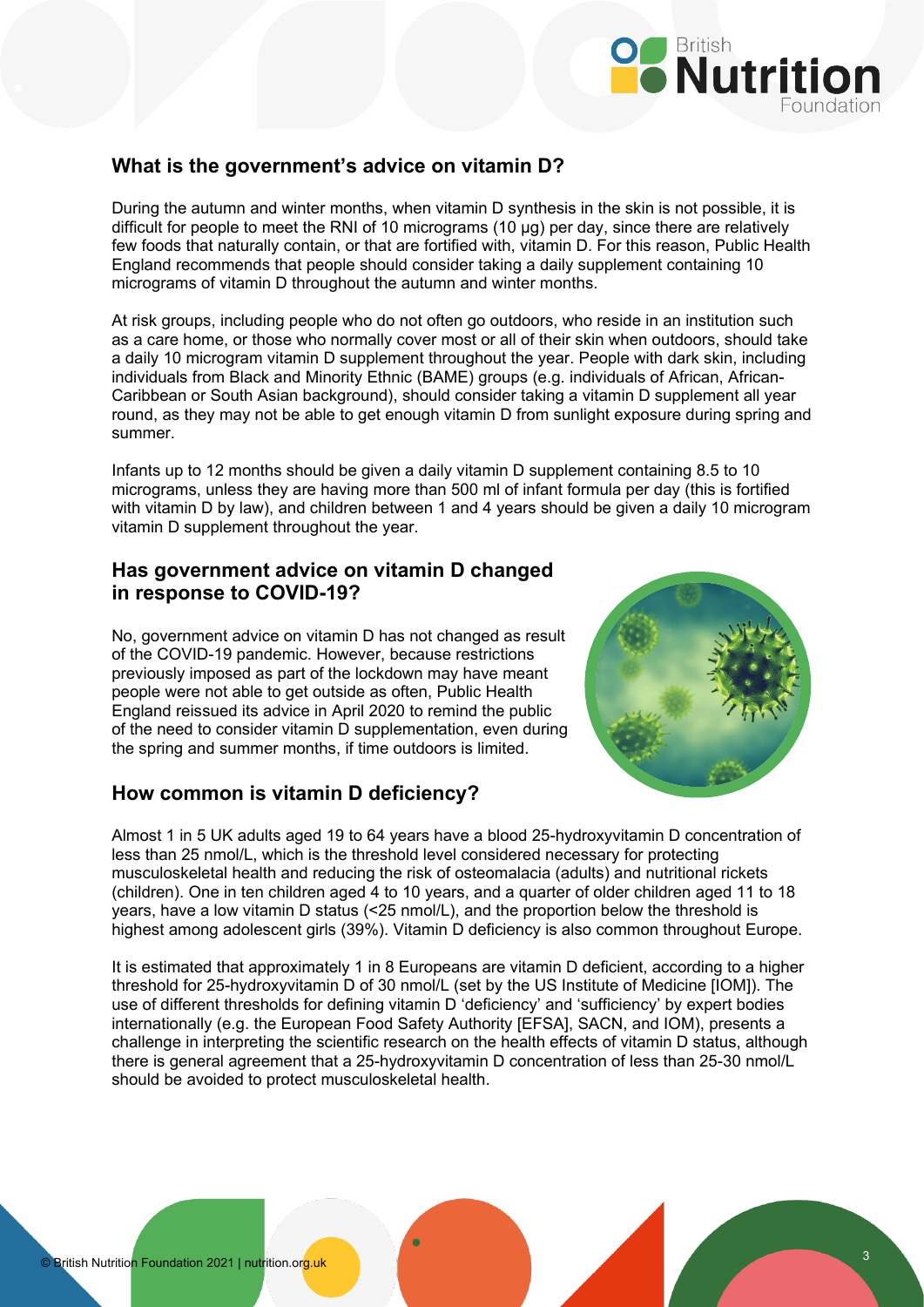

## **Is vitamin D deficiency more common among BAME groups?**

Studies from the UK and elsewhere in Europe suggest that vitamin D deficiency is more common among people from BAME (Black, Asian and minority ethnic) backgrounds. For example, a largescale study of UK South Asians (*n*=6433) published in 2020 (Darling *et al.* 2020), found that 55% had 25-hydroxyvitamin D concentrations below 25 nmol/L and 20% were below 15 nmol/L, while a sizeable proportion of participants (n=824) had an undetectable 25-hydroxyvitamin D concentration (<10 nmol/L). Characteristics that were associated with a low vitamin D status in this study population included: being male; Pakistani ethnicity (vs. Indian or Bangladeshi); a higher BMI; 40–59 years old; never consuming oily fish; summer sun exposure <5 h/d; not using a vitamin D-containing supplement; measurement of status in winter or spring; vegetarianism.



A large study conducted as part of a European-wide collaborative project, and which included over 55,000 people from 15 European countries (including the UK), found that dark-skinned ethnic groups had a 3- to 71-fold higher prevalence of low vitamin D status (<30 nmol/L) than for white populations in the study (Cashman *et al.*  2016). This greater prevalence of low vitamin D status among darker-skinned ethnic minority groups was reported for the UK (Black 36%; Asian 60%; White  $\sim$ 20%), Norway (South Asian 65%; White  $\sim$ 1%) and Finland (Somali 28%; Kurdish 50%; White 0.5%).

Although the risk of COVID-19 infection and associated death appears to be higher for people of BAME

background, as detailed in a report on **[Disparities in the risk and outcomes of COVID-19](https://www.gov.uk/government/publications/covid-19-review-of-disparities-in-risks-and-outcomes)** published by Public Health England, more research is required to test whether low vitamin D status specifically predisposes people with a BAME background to an increased risk of COVID-19 infection or mortality.

#### **Is vitamin D important for immunity?**

Laboratory studies have shown that vitamin D receptors are present in cells of the immune system, which has raised the question of whether vitamin D may protect against the risk of autoimmune diseases (such as type 1 diabetes, inflammatory bowel disease, rheumatoid arthritis and asthma), as well as infectious diseases such as colds or flu. However, **[in their 2016 report](https://www.gov.uk/government/publications/sacn-vitamin-d-and-health-report)  [on vitamin D and health](https://www.gov.uk/government/publications/sacn-vitamin-d-and-health-report)**, SACN concluded that evidence for the proposed health benefits of vitamin D for outcomes other than muscle and bone health was inconsistent, and drawn mainly from observational studies, where it was unclear whether low vitamin D status may be a consequence, rather than a cause, of the illness. For this reason, protection of musculoskeletal health was chosen as the basis for setting dietary reference values for vitamin D.

In 2010, the EFSA Panel on Dietetic Products, Nutrition and Allergies (NDA) **[approved a](https://www.efsa.europa.eu/en/efsajournal/pub/1468)  [health claim relating to vitamin D and immunity](https://www.efsa.europa.eu/en/efsajournal/pub/1468)** (*"Vitamin D contributes to the normal function of the immune system"*), which can be used on food or drink products which provide a sufficient amount of vitamin D.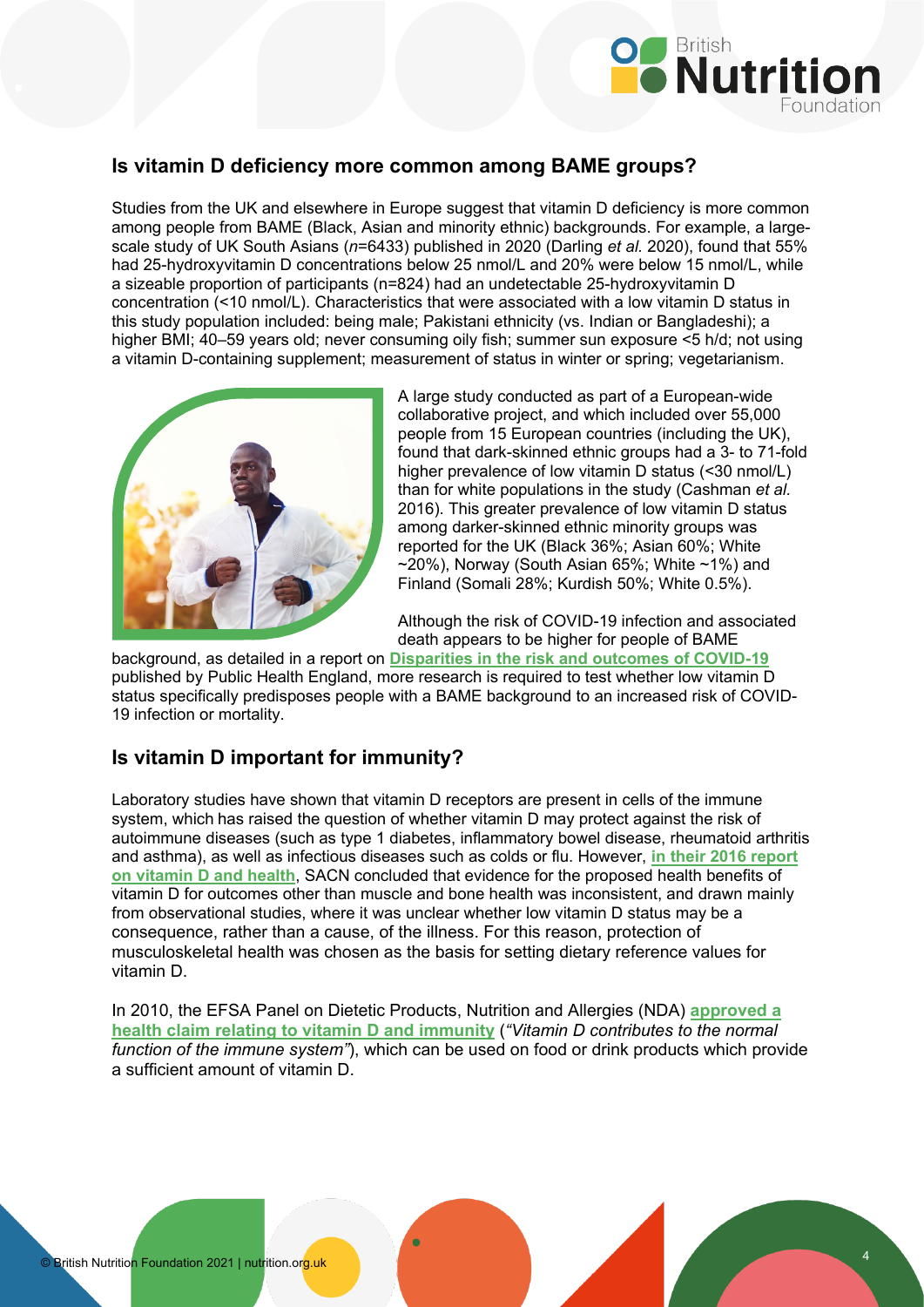

#### **Can vitamin D protect against COVID-19 or respiratory tract infections?**

There is observational evidence that a lower vitamin D status is associated with acute respiratory tract infections (ARTIs). However, SACN's 2016 Vitamin D and Health report concluded that the evidence from randomised controlled trials on vitamin D supplementation and infection risk (ARTIs and tuberculosis) was inconsistent and generally did not show a beneficial effect on infectious disease risk. Since the COVID-19 outbreak, media reports and some academic publications have suggested that vitamin D supplementation (particularly high doses) could reduce the risk of COVID-19.

In response, three rapid evidence reviews were published in June 2020 by SACN, the National Institute for Health and Care Excellence (NICE), with support from Public Health England (PHE), and separately by the Royal Society, assessing the evidence for a link between vitamin D status and/or supplementation and the risk of COVID-19 or ARTIs. The findings from each review are summarised below:

#### **SACN rapid review**

- The purpose of the SACN review was to assess the evidence from randomised controlled trials on vitamin D and the risk of ARTIs, which had been published since the release of SACN's report on vitamin D and health in July 2016, and to consider if this changed SACN's conclusions.
- The review did not consider the evidence on vitamin D and COVID-19 specifically, although this was included in the evidence review conducted by NICE (see below).
- **SACN concluded that the evidence at this time does not support recommending vitamin D supplementation to prevent ARTIs in the general UK population**, and that their conclusion did not affect existing government advice on vitamin D (see above).
- SACN plans to keep this area under urgent review and will consider updating its assessment if emerging evidence from ongoing RCTs on vitamin D and ARTI risk suggests a change to existing conclusions.

#### **NICE rapid evidence summary**

- With the support of PHE, NICE reviewed the best available evidence on vitamin D for preventing or treating COVID-19, or for susceptibility to COVID-19 based on vitamin D status.
- They included 5 recently published peer-reviewed studies (other studies that had not been subject to formal peer-review were not considered).
- None of the studies were intervention trials of vitamin D supplementation for the prevention or treatment of COVID-19.
- Although 4 of the 5 studies found an association or correlation between a lower vitamin D status and subsequent development of COVID‑19, **no causal relationship between vitamin D status and COVID**‑**19 was found** after adjustment for confounders such as comorbidity, socio-demographics, ethnicity, BMI and other baseline factors.
- **NICE advised that there is no evidence to support taking vitamin D supplements to specifically prevent or treat COVID-19**, although people should continue to follow UK government advice on daily vitamin D supplementation to maintain bone and muscle health during the COVID-19 pandemic.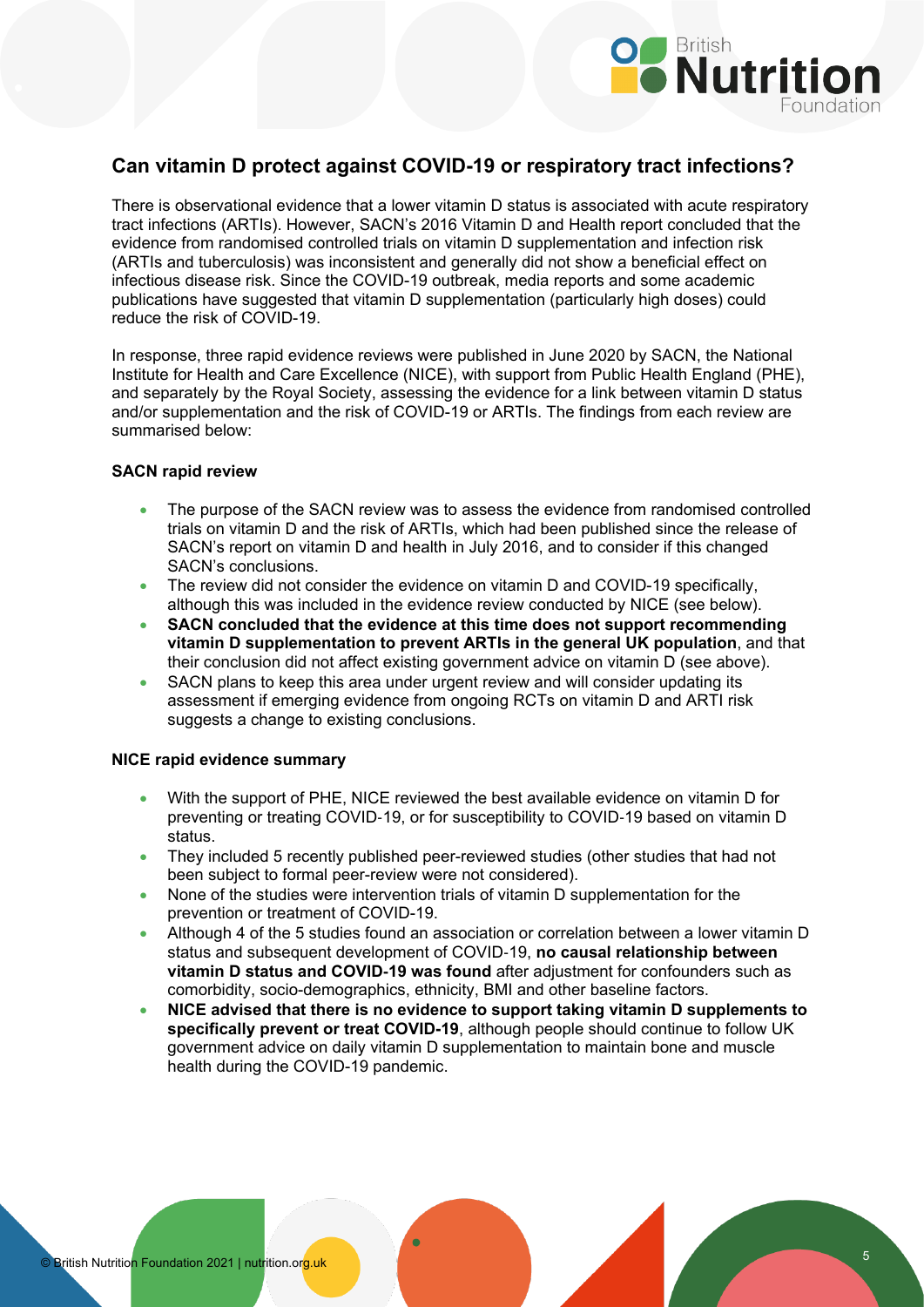

#### **The Royal Society rapid review**

- This rapid review by The Royal Society was intended to add to the understanding of COVID-19.
- The report included recent epidemiological studies on the association between vitamin D status and COVID-19, and laboratory studies of the effect of vitamin D on the immune response to respiratory viruses other than SARS-CoV-2 (the virus responsible for causing COVID-19).
- The review found that, although it is biologically plausible that vitamin D deficiency may contribute to susceptibility to COVID-19 infection, **there is no direct causal link yet between Vitamin D deficiency and increased susceptibility to COVID-19.**
- The authors recommended that more research is required to test the possibility that Vitamin D deficiency predisposes to COVID-19, particularly in groups with a high risk of COVID-19 mortality, such as the institutionalised elderly and people with a BAME background.

#### **Emerging studies of vitamin D and coronavirus**

As of November 2020, several observational studies (from various counties) have reported an association between lower vitamin D concentrations and a greater prevalence of worse outcomes among patients hospitalised with COVID-19, including a greater likelihood of developing severe symptoms or death. However, while such studies suggest a possible role for vitamin D in reducing the incidence of coronavirus infection and/or worse health outcomes, they do not provide evidence of causality.



Well-designed, large-scale vitamin D supplementation trials, particularly among those with low baseline

concentrations, are the only way to establish a causal relationship between low vitamin D status and a greater risk of COVID-19 infection and mortality risk. Vitamin D supplementation trials are underway, such as the **[CORONAVIT study at Queen Mary University of London](https://www.qmul.ac.uk/media/news/2020/smd/clinical-trial-to-investigate-whether-vitamin-d-protects-against-covid-19.html)**, although it may be some time before the results from clinical trials are available.

## Take home messages

- **Vitamin D is essential for maintaining bone and muscle health.**
- Exposure of skin to sunlight during spring and summer is the main source of vitamin D for the UK population.
- Only a few foods in the diet (oily fish, egg yolks, meat, irradiated mushrooms and fortified foods) provide vitamin D.
- **Almost 1 in 5 UK adults has a low vitamin D status (a 25-hydroxyvitamin D concentration below 25 nmol/L).**
- Adults and children aged 4 years and above require 10 micrograms of vitamin D per day (a safe intake of 8.5-10 micrograms per day is recommended for infants under 12 months, and a safe intake of 10 micrograms per day for children between 1 and 4 years).
- Government advice is that adults should consider taking a vitamin D supplement (10 micrograms per day) during the autumn and winter months to protect their bone and muscle health.